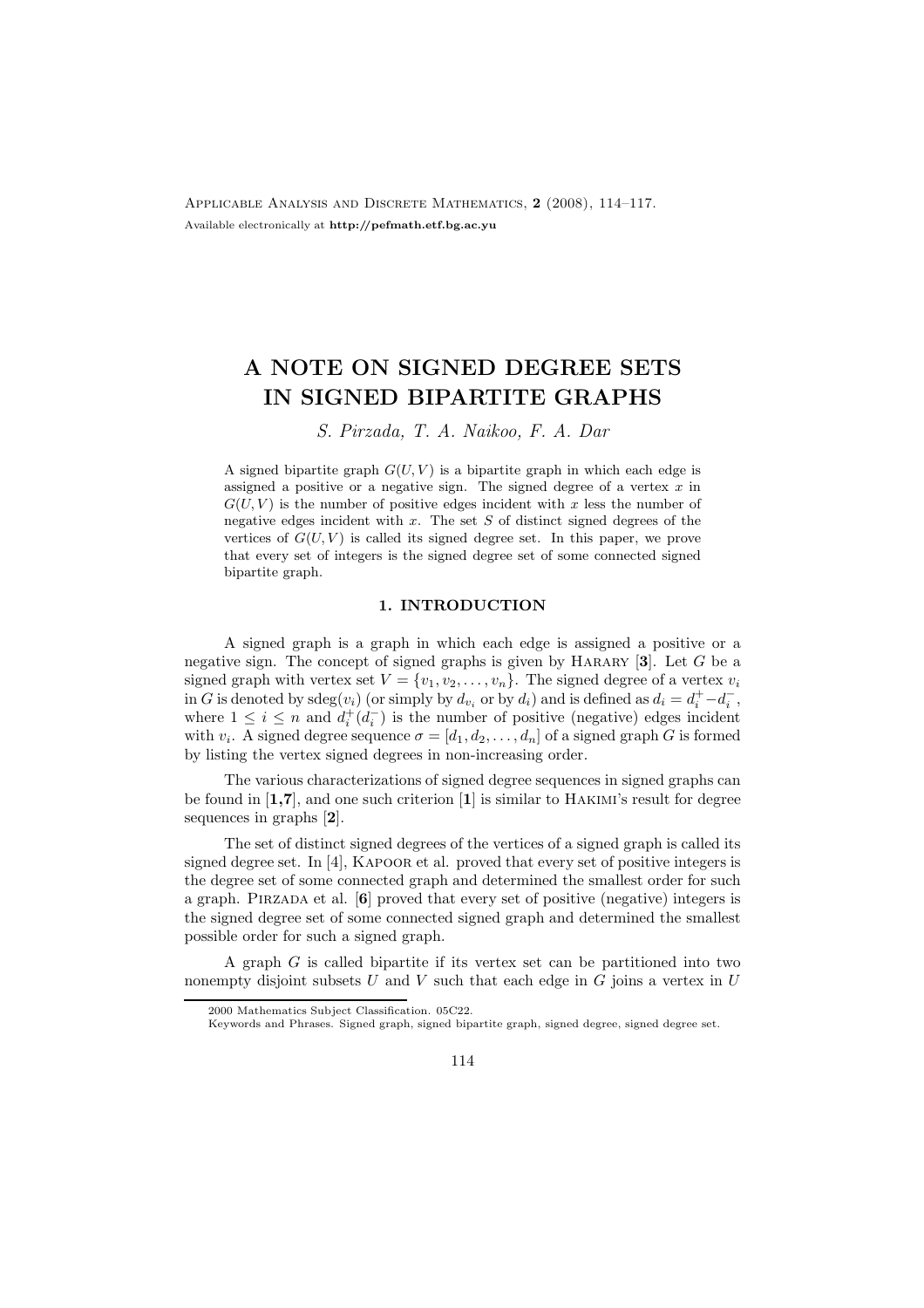with a vertex in V and is denoted by  $G(U, V)$ . Let  $G(U, V)$  be a bipartite graph with  $U = \{u_1, u_2, ..., u_p\}$  and  $V = \{v_1, v_2, ..., v_q\}$ . Then degree of  $u_i(v_j)$  is the number of edges of  $G(U, V)$  incident with  $u_i(v_j)$ . The set of distinct degrees of the vertices of a bipartite graph  $G(U, V)$  is called its degree set. PIRZADA et al. [5] proved that every set of non-negative integers is a degree set of some bipartite graph.

## 2. MAIN RESULTS

A signed bipartite graph is a bipartite graph in which each edge is assigned a positive or a negative sign. Let  $G(U, V)$  be a signed bipartite graph with  $U =$  $\{u_1, u_2, \ldots, u_p\}$  and  $V = \{v_1, v_2, \ldots, v_q\}$ . The signed degree of  $u_i$  is  $d_{u_i} = d_i$  $d_i^+ - d_i^ \overline{i}$ , where  $1 \leq i \leq p$  and  $\overline{d_i^+}(d_i^-)$  $\binom{-}{i}$  is the number of positive (negative) edges incident with  $u_i$  and signed degree of  $v_j$  is  $d_{v_j} = e_j = e_j^{\frac{1}{f}} - e_j^{-\frac{1}{f}}$  $\overline{j}$ , where  $1 \leq j \leq q$ and  $e_j^+(e_j^-)$  $j$ ) is the number of positive (negative) edges incident with  $v_j$ . Clearly  $|d_i| \leq q$  and  $|e_j| \leq p$ . The sequences  $\alpha = [d_1, d_2, \ldots, d_p]$  and  $\beta = [e_1, e_2, \ldots, e_q]$  are called the signed degree sequences of the signed bipartite graph  $G(U, V)$ . A signed bipartite graph  $G(U, V)$  is said to be connected if each vertex  $u \in U$  is connected to every vertex  $v \in V$  by a path. For any two disjoint sets of vertices X and Y, we denote by  $X \oplus Y$  to mean that each vertex of X is joined to every vertex of Y by a positive edge. The set  $S$  of distinct signed degrees of the vertices of a signed bipartite graph  $G(U, V)$  is called its signed degree set.

The following result implies that every set of positive integers is a signed degree set of some connected signed bipartite graph.

**Theorem 1.** Let  $d_1, d_2, \ldots, d_n$  be positive integers. Then there exists a connected signed bipartite graph with signed degree set  $S = \left\{d_1, \sum_{i=1}^{n} d_i\right\}$  $\sum_{i=1}^{2} d_i, \ldots, \sum_{i=1}^{n}$  $\sum_{i=1}^n d_i$ .

**Proof.** If  $n = 1$ , then a signed bipartite graph  $G(U, V)$  with  $|U| = |V| = d_1$  and  $U \oplus V$  has signed degree set  $S = \{d_1\}$ . For  $n \geq 2$ , construct a signed bipartite graph  $G(U, V)$  as follows.

Let  $U = X_1 \cup X_2 \cup X_2' \cup \cdots \cup X_n \cup X_n'$ ,  $V = Y_1 \cup Y_2 \cup Y_2' \cup \cdots \cup Y_n \cup Y_n'$ , with  $X_i \cap X_j = \phi, X_i \cap X'_j = \phi, \, \tilde{X}'_i \cap X'_j = \phi, Y_i \cap Y_j = \phi, Y_i \cap Y'_j = \phi, Y'_i \cap Y'_j = \phi(i \neq j),$  $|X_i| = |Y_i| = d_i$  for all  $i, 1 \le i \le n, |X'_i| = |Y'_i| = d_1 + d_2 + \cdots + d_{i-1}$  for all  $i$ ,  $2 \leq i \leq n$ . Let (i)  $X_i \oplus Y_j$  whenever  $i \geq j$ , (ii)  $X'_i \oplus Y_i$  for all i,  $2 \leq i \leq n$  and (iii)  $X_i' \oplus Y_i'$  for all i,  $2 \leq i \leq n$ . Then the signed degrees of the vertices of  $G(U, V)$ are as follows.

For  $1 \leq i \leq n$ ,  $d_{x_i} = \sum_{i=1}^{i} d_i$  $\sum_{j=1}^{i} |Y_j| = \sum_{j=1}^{i}$  $\sum_{j=1} d_j = d_1 + d_2 + \cdots + d_i$ , for all  $x_i \in X_i$ ; for  $2 \leq i \leq n$ ,  $d_{x_i'} = |Y_i| + |\dot{Y}_i'| = d_i + \dot{d}_1 + d_2 + \cdots + d_{i-1} = d_1 + d_2 + \cdots + d_i$ , for all  $x'_i \in X'_i$ ; for  $1 \leq i \leq n$ ,  $d_{y_i} = \sum^n$  $\sum_{j=i}^{n} |X_j| + |X'_i| = \sum_{j=i}^{n}$  $\sum_{j=i} d_j + d_1 + d_2 + \cdots + d_{i-1} =$  $d_i + d_{i+1} + \cdots + d_n + d_1 + d_2 + \cdots + d_{i-1} = d_1 + d_2 + \cdots + d_n$ , for all  $y_i \in Y_i$ ; and for  $2 \leq i \leq n$ ,  $d_{y'_i} = |X'_i| = d_1 + d_2 + \cdots + d_{i-1}$ , for all  $y'_i \in Y'_i$ .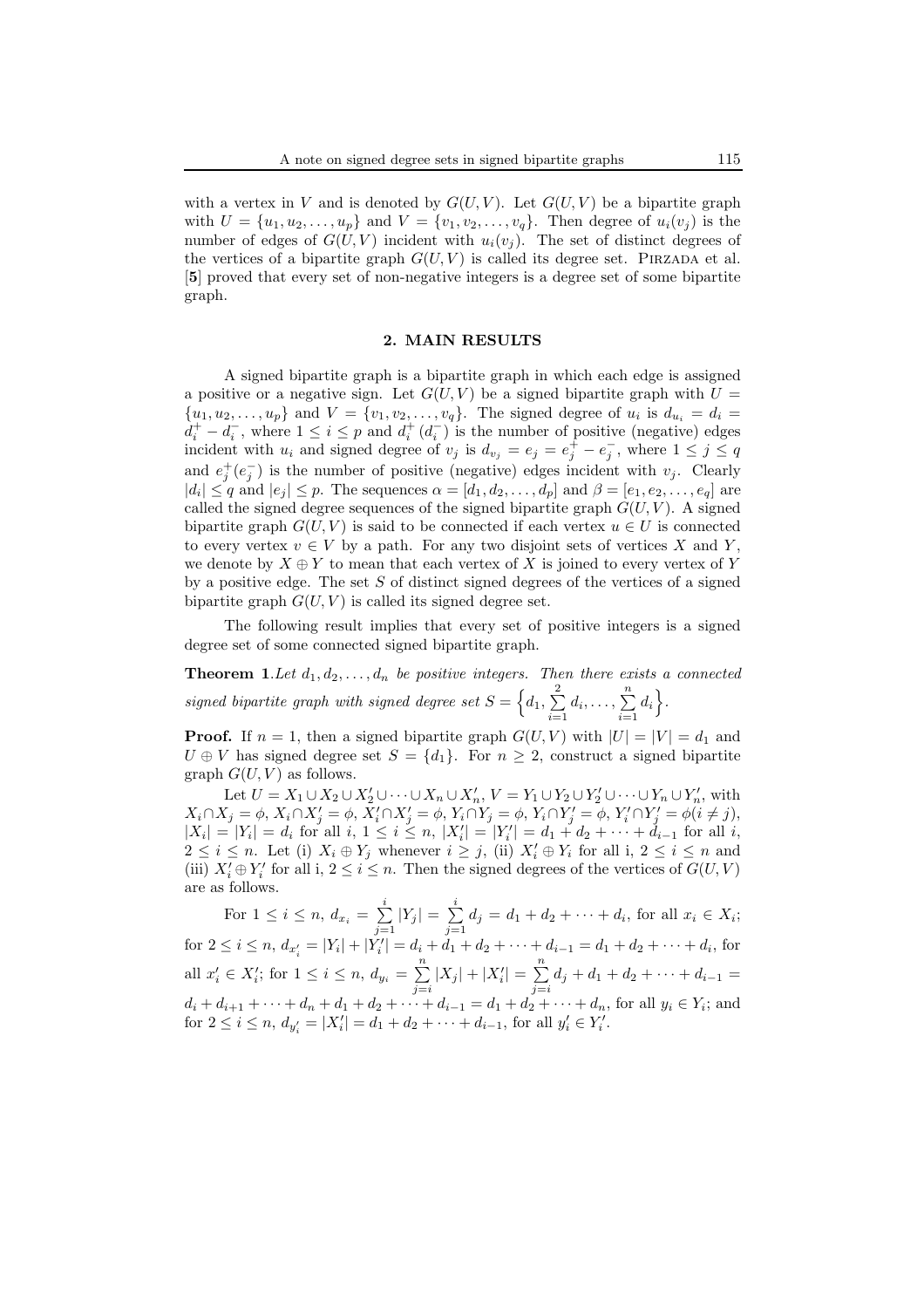Therefore signed degree set of  $G(U, V)$  is  $S = \{d_1, \sum_{i=1}^{n} d_i\}$  $\sum_{i=1}^{2} d_i, \ldots, \sum_{i=1}^{n}$  $\sum_{i=1}^{n} d_i$ . Clearly by construction, all the signed bipartite graphs are connected. Hence the result follows.

By interchanging positive edges with negative edges in Theorem 1, we obtain the following result.

Corollary 2. Every set of negative integers is a signed degree set of some connected signed bipartite graph.

Finally we have the following result.

Theorem 3. Every set of integers is a signed degree set of some connected signed bipartite graph.

**Proof.** Let S,  $Z^+$  and  $Z^-$  respectively be the set of integers, positive and negative integers. Then we have the following five cases.

(i) S ⊂  $Z^+(Z^-)$ . The result follows by Theorem 1(Corollary 2).

(ii)  $S = \{0\}$ . Therefore a signed bipartite graph  $G(U, V)$  with  $|U| = |V| = 2$ in which  $u_1v_1$ ,  $u_2v_2$  are positive edges and  $u_1v_2$ ,  $u_2v_1$  are negative edges, where  $u_1, u_2 \in U$ ,  $v_1, v_2 \in V$ , has signed degree set S.

(iii) Let  $S = S_1 \cup \{0\}$ , where  $S_1 \subset Z^+(Z^-)$ ,  $S_1 \neq \emptyset$ . Then by Theorem 1(Corollary 2), there is a connected signed bipartite graph  $G_1(U_1, V_1)$  with signed degree set  $S_1$ . Construct a new signed bipartite graph  $G(U, V)$  as follows.

Let  $U = U_1 \cup \{x_1\} \cup \{x_2\}, V = V_1 \cup \{y_1\} \cup \{y_2\},\$  with  $U_1 \cap \{x_i\} = \phi, \{x_1\} \cap$  ${x_2} = \phi, V_1 \cap {y_i} = \phi, {y_1} \cap {y_2} = \phi$ . Let  $u_1y_1, x_1v_1, x_2y_2$  be positive edges and  $u_1y_2, x_1y_1, x_2v_1$  be negative edges, where  $u_1 \in U_1$  and  $v_1 \in V_1$ . Then  $G(U, V)$ has degree set S. We note that addition of such edges do not affect the signed degrees of the vertices of  $G_1(U_1, V_1)$ , and the vertices  $x_1, x_2, y_1, y_2$  have signed degrees zero each.

(iv) Let  $S = S_1 \cup S_2$ , where  $S_1 \subset Z^+$ ,  $S_2 \subset Z^-$  and  $S_1, S_2 \neq \emptyset$ . So by Theorem 1 and Corollary 2, there are connected signed bipartite graphs  $G_1(U_1,$  $V_1$ ) and  $G_2(U_2, V_2)$  with signed degree sets  $S_1$  and  $S_2$  respectively. Let  $G'_1(U'_1, V'_1)$ and  $G'_2(U'_2, V'_2)$  be the copies of  $G_1(U_1, V_1)$  and  $G_2(U_2, V_2)$  with signed degree sets  $S_1$  and  $S_2$  respectively. Construct a new signed bipartite graph  $G(U, V)$  as follows.

Let  $U = U_1 \cup U_1' \cup U_2 \cup U_2'$ ,  $V = V_1 \cup V_1' \cup V_2 \cup V_2'$ , with  $U_i \cap U_j' = \phi$ ,  $U_1 \cap U_2 =$  $\phi$ ,  $U'_1 \cap U'_2 = \phi$ ,  $V_i \cap V'_j = \phi$ ,  $V_1 \cap V_2 = \phi$ ,  $V'_1 \cap V'_2 = \phi$ . Let  $u_1v'_2$ ,  $u'_1v_2$  be positive edges and  $u_1v_2, u'_1v'_2$  be negative edges, where  $u_i \in U_i$ ,  $v_i \in V_i$ ,  $u'_i \in U'_i$ and  $v_i' \in V_i'$ . Then  $G(U, V)$  has signed degree set S. We note that addition of such edges do not affect the signed degrees of the vertices of  $G_1(U_1, V_1)$ ,  $G'_1(U'_1, V'_1)$ ,  $G_2(U_2, V_2)$  and  $G'_2(U'_2, V'_2)$ .

(v) Let  $S = S_1 \cup S_2 \cup \{0\}$ , where  $S_1 \subset Z^+$ ,  $S_2 \subset Z^-$  and  $S_1, S_2 \neq \emptyset$ . Then by Theorem 1 and Corollary 2, there exist connected signed bipartite graphs  $G_1(U_1,$  $V_1$ ) and  $G_2(U_2, V_2)$  with signed degree sets  $S_1$  and  $S_2$  respectively.